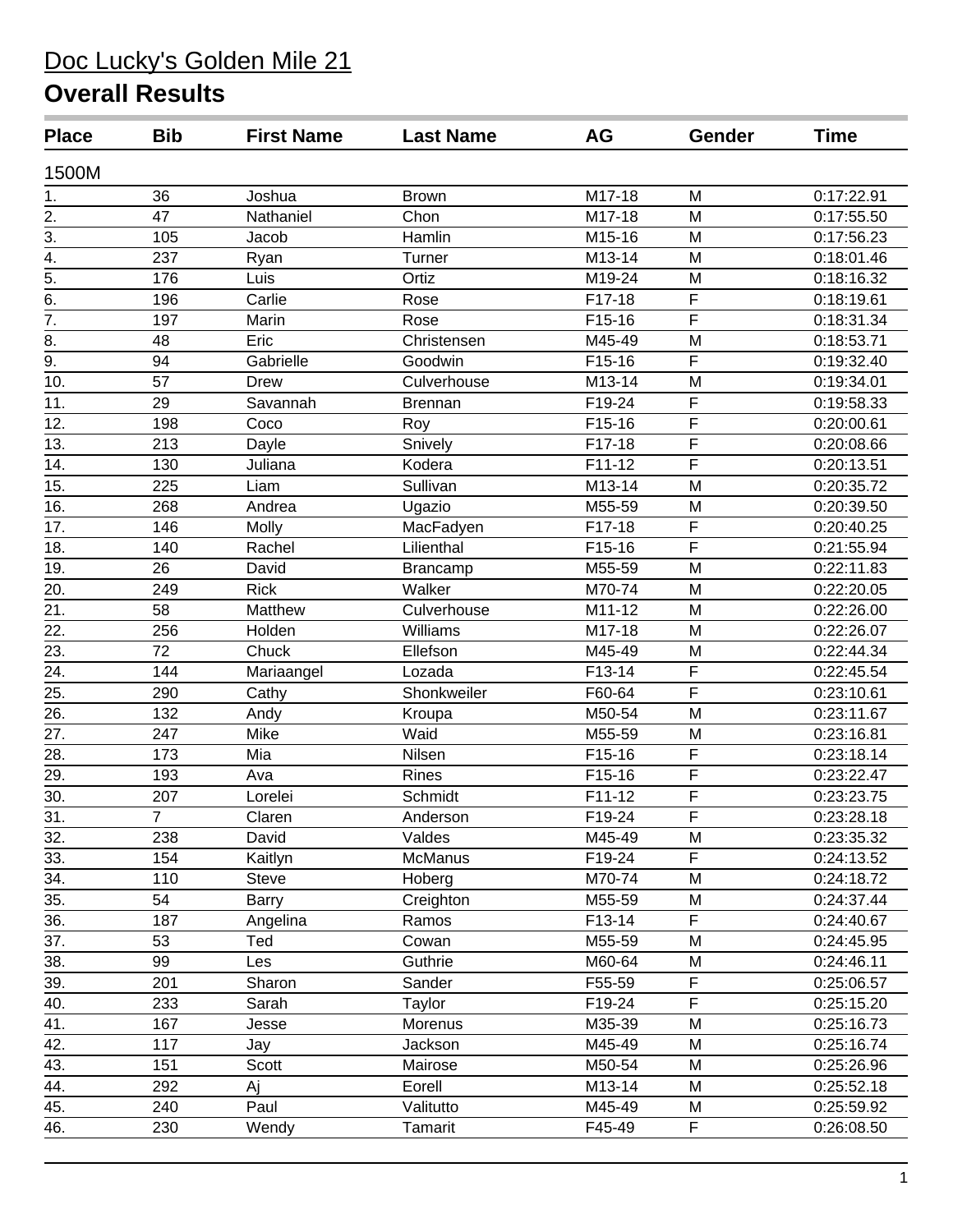| <b>Place</b>      | <b>Bib</b> | <b>First Name</b> | <b>Last Name</b> | AG      | Gender                  | <b>Time</b> |
|-------------------|------------|-------------------|------------------|---------|-------------------------|-------------|
| 47.               | 90         | Kerry             | Girona           | F30-34  | F                       | 0:26:09.67  |
| 48.               | 250        | <b>Steve</b>      | Wall             | M45-49  | M                       | 0:26:21.27  |
| $\overline{49}$ . | 231        | Chuck             | Tanner           | M60-64  | M                       | 0:26:38.20  |
| 50.               | 92         | Maya              | Goldstein        | F19-24  | $\overline{F}$          | 0:26:40.28  |
| $\overline{51}$   | 211        | Jessica           | Shute            | F40-44  | $\overline{F}$          | 0:26:45.44  |
| 52.               | 150        | Danielle          | Maham            | F50-54  | $\overline{F}$          | 0:26:57.93  |
| $\overline{53}$ . | 185        | Kiana             | Ramirez          | F25-29  | $\overline{F}$          | 0:27:06.88  |
| 54.               | 189        | Anne              | Richards         | F25-29  | $\overline{F}$          | 0:27:10.40  |
| 55.               | 37         | <b>Brad</b>       | <b>Brunell</b>   | M55-59  | M                       | 0:27:10.91  |
| 56.               | 50002      | N.N.              | 50002            |         |                         | 0:27:11.93  |
| $\overline{57}$ . | 60         | Connie            | Curti            | F13-14  | $\overline{F}$          | 0:27:18.91  |
| $\overline{58}$ . | 74         | Nicole            | Euler            | F35-39  | $\overline{F}$          | 0:27:23.40  |
| 59.               | 64         | Greggory          | Dedic            | M35-39  | M                       | 0:27:26.03  |
| 60.               | 184        | Arash             | Rafiei           | M40-44  | M                       | 0:27:29.43  |
| 61.               | 194        | Dennis            | Robinson         | M40-44  | M                       | 0:27:31.87  |
| 62.               | 266        | Danielle          | Zepess           | F45-49  | $\overline{\mathsf{F}}$ | 0:27:33.76  |
| 63.               | 215        | Lauren            | <b>Stephens</b>  | $F0-10$ | $\overline{\mathsf{F}}$ | 0:27:42.62  |
| 64.               | 216        | Michael           | Stephens         | M45-49  | M                       | 0:27:44.02  |
| 65.               | 257        | Joshua            | Williams         | M35-39  | M                       | 0:27:46.27  |
| 66.               | 51         | Duane             | Corbett          | M35-39  | M                       | 0:27:47.43  |
| 67.               | 188        | <b>Natt</b>       | Reifler          | M55-59  | M                       | 0:27:50.47  |
| 68.               | 70         | Karen             | Einsidler        | F65-69  | F                       | 0:27:52.24  |
| 69.               | 222        | Bobby             | Sullivan         | M45-49  | M                       | 0:27:59.05  |
| 70.               | 218        | Randy             | Stoiber          | M25-29  | M                       | 0:28:09.88  |
| $\overline{71}$ . | 270        | Janet             | Carbin           | F60-64  | $\overline{F}$          | 0:28:17.50  |
| 72.               | 42         | Corey             | Carruth          | M40-44  | M                       | 0:28:24.90  |
| $\overline{73}$ . | 153        | Sean              | McClean          | M50-54  | M                       | 0:28:35.90  |
| 74.               | 40         | Phillip           | Carden           | M40-44  | M                       | 0:28:38.49  |
| 75.               | 50         | Donald            | Combs            | M55-59  | M                       | 0:28:40.78  |
| 76.               | 97         | Dane              | Griffin          | M70-74  | M                       | 0:29:02.18  |
| 77.               | 260        | David             | Winslow          | M65-69  | M                       | 0:29:06.88  |
| 78.               | 168        | Michael           | Morrison         | M60-64  | M                       | 0:29:11.13  |
| 79.               | 258        | Tawny             | Williams         | F50-54  | $\overline{F}$          | 0:29:15.61  |
| 80.               | 244        | Peter             | Vila             | M25-29  | M                       | 0:29:17.85  |
| 81.               | 35         | Jennifer          | <b>Brown</b>     | F45-49  | F                       | 0:29:22.65  |
| 82.               | 174        | KC                | Northup          | F30-34  | F                       | 0:29:28.27  |
| 83.               | 84         | Mike              | Freshley         | M80-84  | M                       | 0:29:28.39  |
| 84.               | 223        | Carrie            | Sullivan         | F11-12  | F                       | 0:29:32.15  |
| 85.               | 9          | Glenn             | <b>Baker</b>     | M55-59  | M                       | 0:29:38.98  |
| 86.               | 228        | Shawn             | <b>Szydlik</b>   | M40-44  | M                       | 0:29:41.90  |
| 87.               | 104        | Nathan            | Hamilton         | M40-44  | M                       | 0:29:51.96  |
| 88.               | 33         | Christopher       | <b>Brown</b>     | M30-34  | M                       | 0:30:00.27  |
| 89.               | 103        | Lisa              | Hamelin          | F50-54  | $\overline{F}$          | 0:30:11.96  |
| 90.               | 6          | <b>Elvis</b>      | Alvarez carnero  | M40-44  | M                       | 0:30:14.66  |
| 91.               | 96         | Gina              | Grant            | F19-24  | F                       | 0:30:32.87  |
| 92.               | 107        | Sara              | Haugh            | F50-54  | F                       | 0:30:34.97  |
| 93.               | 161        | Andres            | <b>Miyares</b>   | M35-39  | M                       | 0:30:36.08  |
| 94.               | 59         | Luca              | Cumani           | M30-34  | M                       | 0:30:37.92  |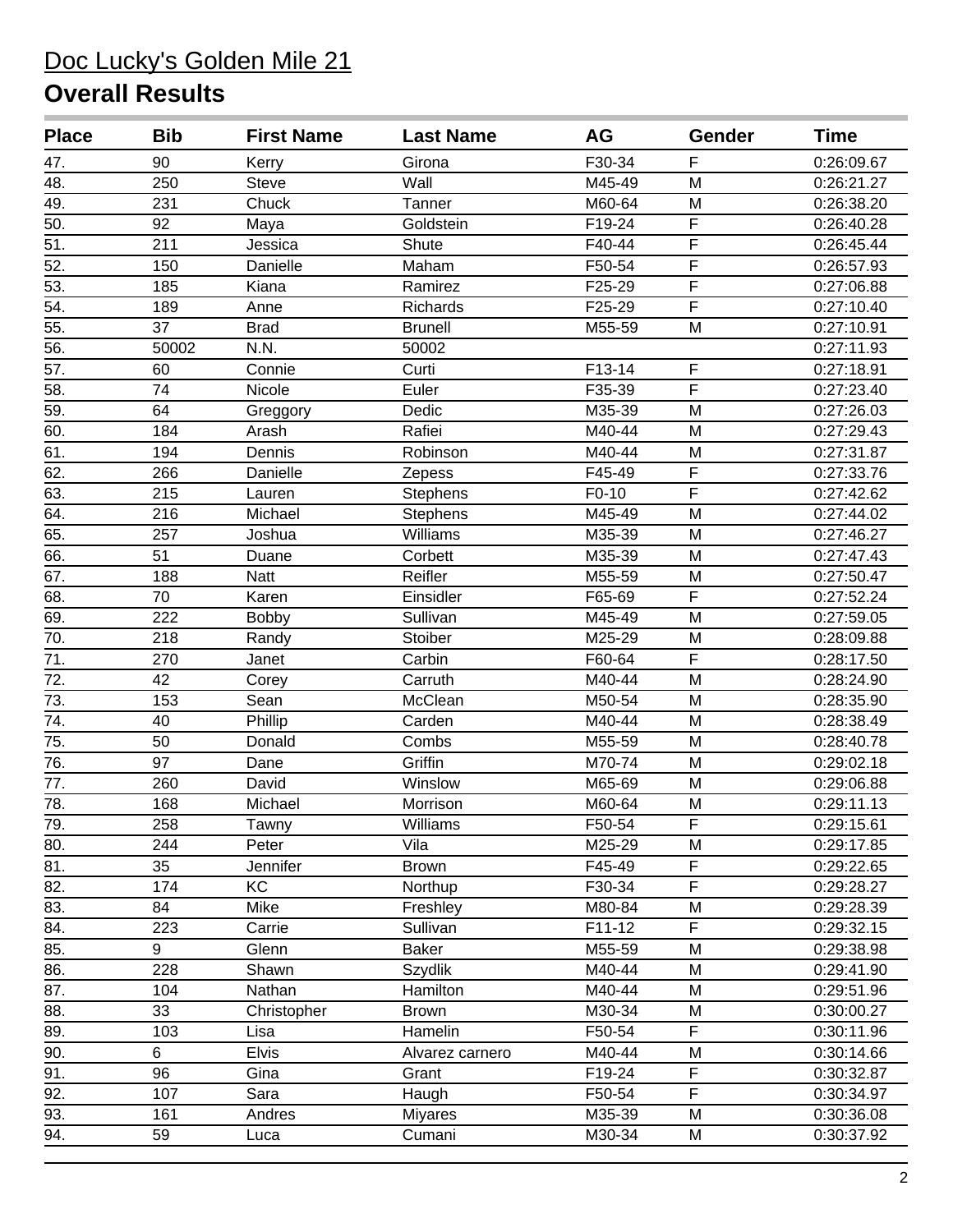| <b>Place</b>      | <b>Bib</b> | <b>First Name</b> | <b>Last Name</b> | <b>AG</b> | Gender                  | <b>Time</b> |
|-------------------|------------|-------------------|------------------|-----------|-------------------------|-------------|
| 95.               | 13         | Alex              | <b>Baxter</b>    | M40-44    | M                       | 0:30:38.75  |
| $\overline{96}$ . | 67         | Joe               | <b>Durrett</b>   | M60-64    | M                       | 0:30:48.52  |
| $\overline{97}$ . | 11         | Domenico          | <b>Barger</b>    | M35-39    | M                       | 0:30:49.93  |
| 98.               | 226        | Robert            | Sullivan         | M0-10     | M                       | 0:30:55.23  |
| 99.               | 66         | Courtney          | Doherty          | F35-39    | $\overline{F}$          | 0:31:05.68  |
| 100.              | 166        | Marvin            | Montenegro       | M35-39    | M                       | 0:31:10.31  |
| 101.              | 169        | James             | Nehmer           | M55-59    | M                       | 0:31:18.19  |
| 102.              | 253        | Deb               | Waszak           | F50-54    | $\overline{F}$          | 0:31:26.39  |
| 103.              | 82         | Mark              | Freid            | M50-54    | M                       | 0:31:47.02  |
| 104.              | 265        | Rob               | Zakrzewski       | M45-49    | M                       | 0:32:01.87  |
| 105.              | 232        | Kyle              | Taylor           | M50-54    | M                       | 0:32:03.70  |
| 106.              | 183        | Nikki             | Rach             | F50-54    | $\overline{F}$          | 0:32:07.68  |
| 107.              | 77         | Kathleen          | Fitzgerald       | F65-69    | $\overline{\mathsf{F}}$ | 0:32:08.05  |
| 108.              | 248        | Carol             | Walker           | F55-59    | $\overline{F}$          | 0:32:15.07  |
| 109.              | 210        | Robert            | Shuler           | M65-69    | M                       | 0:32:22.57  |
| 110.              | 221        | Jennifer          | <b>Sturgess</b>  | F50-54    | $\overline{F}$          | 0:32:22.83  |
| 111.              | 87         | Karen             | Gable            | F55-59    | $\overline{\mathsf{F}}$ | 0:32:27.89  |
| 112.              | 65         | Martha            | Dennis           | F65-69    | $\overline{\mathsf{F}}$ | 0:32:28.25  |
| 113.              | 32         | Adam              | <b>Brown</b>     | M40-44    | M                       | 0:32:39.29  |
| 114.              | 34         | Gregory           | <b>Brown</b>     | M55-59    | M                       | 0:32:39.30  |
| 115.              | 128        | William           | Kloppe           | M70-74    | M                       | 0:32:39.32  |
| 116.              | 135        | <b>Betsy</b>      | Langan           | F45-49    | F                       | 0:32:50.17  |
| 117.              | 165        | Federico          | Montalvo         | M40-44    | M                       | 0:33:07.03  |
| 118.              | 273        | Lymaris           | Serrano          | F40-44    | F                       | 0:33:12.17  |
| 119.              | 263        | Ryan              | Young            | M35-39    | M                       | 0:33:12.36  |
| 120.              | 156        | Carlos            | Mendoza          | M50-54    | M                       | 0:33:14.88  |
| 121.              | 269        | Craig             | Harrington       | M65-69    | M                       | 0:33:16.47  |
| 122.              | 177        | Day               | Osborne-Chapman  | F45-49    | $\overline{\mathsf{F}}$ | 0:33:31.59  |
| 123.              | 63         | Rodrigo           | De Marco         | M45-49    | M                       | 0:33:32.98  |
| 124.              | 45         | Juan              | Ceballos         | M35-39    | M                       | 0:33:50.25  |
| 125.              | 217        | Karla             | Stogsdill        | F40-44    | $\overline{F}$          | 0:34:06.46  |
| 126.              | 234        | Jeffrey           | Tinch            | M50-54    | M                       | 0:34:06.49  |
| 127.              | 235        | Saul              | <b>Torres</b>    | M25-29    | M                       | 0:34:17.53  |
| 128.              | 195        | Robert            | Roncska          | M50-54    | M                       | 0:34:22.08  |
| 129.              | 28         | Elizabeth         | <b>Braun</b>     | F30-34    | F                       | 0:34:27.35  |
| 130.              | 190        | Darrell           | Richarz          | M60-64    | M                       | 0:34:30.47  |
| 131.              | 14         | Anne              | Beninghof        | F60-64    | F                       | 0:34:32.73  |
| 132.              | 16         | William           | Benoist          | M60-64    | M                       | 0:34:39.57  |
| 133.              | 50003      | N.N.              | 50003            |           |                         | 0:34:42.88  |
| 134.              | 208        | Theresa           | Serafimovski     | F45-49    | $\mathsf F$             | 0:34:50.36  |
| 135.              | 44         | <b>Bonnie</b>     | Cawvey           | F45-49    | F                       | 0:34:54.07  |
| 136.              | 68         | Jorge             | Echavarria       | M50-54    | M                       | 0:35:03.04  |
| 137.              | 262        | Stephen           | Wright           | M30-34    | M                       | 0:35:06.38  |
| 138.              | 46         | Paul              | Chard            | M55-59    | M                       | 0:35:09.09  |
| 139.              | 106        | Paul              | Hamlin           | M45-49    | M                       | 0:35:09.32  |
| 140.              | 179        | Jennifer          | Pahls            | F45-49    | F                       | 0:35:23.84  |
| 141.              | 127        | Teresa            | Kinstle          | F45-49    | F                       | 0:35:28.17  |
| 142.              | 120        | <b>Blake</b>      | Kachman          | M30-34    | M                       | 0:35:36.03  |
|                   |            |                   |                  |           |                         |             |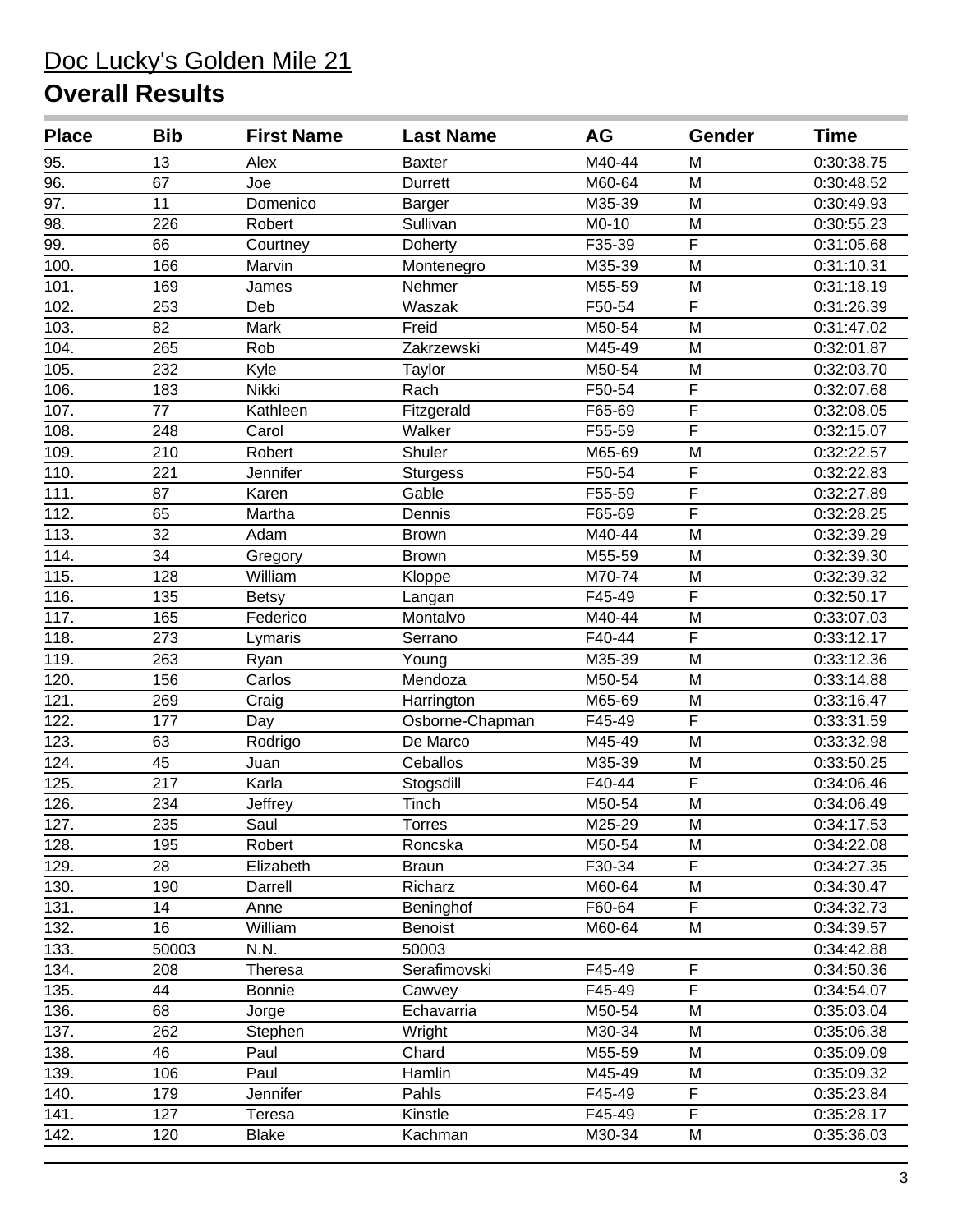| <b>Place</b>       | <b>Bib</b>      | <b>First Name</b> | <b>Last Name</b>      | <b>AG</b> | Gender                  | <b>Time</b> |
|--------------------|-----------------|-------------------|-----------------------|-----------|-------------------------|-------------|
| 143.               | 220             | Anthony           | <b>Sturgess</b>       | M55-59    | M                       | 0:35:37.11  |
| 144.               | 81              | Douglas           | Francisco             | M35-39    | M                       | 0:35:53.73  |
| 145.               | 80              | Doug              | Fowler                | M55-59    | M                       | 0:35:57.64  |
| 146.               | 178             | Geoffrey          | Pafford               | M45-49    | M                       | 0:36:02.05  |
| 147.               | 27              | Garry             | <b>Branch</b>         | M60-64    | M                       | 0:36:02.50  |
| 148.               | 113             | Mi                | Hoshino               | F50-54    | $\overline{F}$          | 0:36:15.21  |
| 149.               | 192             | <b>Ben</b>        | Riches                | M40-44    | M                       | 0:36:21.51  |
| 150.               | 41              | Orlando           | Caro                  | M35-39    | M                       | 0:36:23.66  |
| 151.               | 102             | Alesha            | Hacker                | F30-34    | $\overline{F}$          | 0:36:24.18  |
| 152.               | 118             | Casey             | Johnson               | F45-49    | F                       | 0:36:25.79  |
| 153.               | 214             | Jim               | Spaulding             | M65-69    | M                       | 0:36:49.11  |
| 154.               | 125             | Erica             | Kindig                | F45-49    | F                       | 0:37:06.00  |
| 155.               | 199             | Susan             | Russo                 | F55-59    | $\overline{\mathsf{F}}$ | 0:37:07.50  |
| 156.               | 39              | Mike              | Cafferty              | M65-69    | M                       | 0:37:13.29  |
| 157.               | 272             | <b>Dustin</b>     | Owen                  | M40-44    | M                       | 0:37:26.97  |
| 158.               | 15              | Joe               | Beninghof             | M60-64    | M                       | 0:37:32.25  |
| 159.               | 203             | Victoria          | Santiago              | F19-24    | F                       | 0:37:32.72  |
| 160.               | 91              | Deninse           | Godreau               | F55-59    | F                       | 0:37:36.23  |
| 161.               | 293             | Esteven           | <b>Torres</b>         | M45-49    | M                       | 0:37:53.93  |
| 162.               | 246             | Misha             | Wagoner               | F40-44    | $\overline{\mathsf{F}}$ | 0:37:59.47  |
| 163.               | 23              | Cynthia           | Bologna               | F40-44    | $\overline{\mathsf{F}}$ | 0:38:05.08  |
| 164.               | 137             | Jeanine           | <b>Latimer Parkes</b> | F50-54    | $\overline{F}$          | 0:38:06.99  |
| 165.               | 200             | Jonathan          | Sady                  | M30-34    | M                       | 0:38:17.65  |
| 166.               | 10              | Raechel           | <b>Barfield</b>       | F40-44    | F                       | 0:38:32.22  |
| 167.               | 252             | Jason             | Ward                  | M45-49    | M                       | 0:38:59.56  |
| 168.               | 157             | Enrique           | Mercado               | M50-54    | M                       | 0:39:00.85  |
| 169.               | 186             | Alex              | Ramos                 | M0-10     | M                       | 0:39:09.07  |
| 170.               | 115             | Solene            | Iguer                 | F0-10     | F                       | 0:39:12.30  |
| $\overline{171}$ . | 180             | Dayle             | Peabody               | M50-54    | M                       | 0:39:16.54  |
| 172.               | 123             | Hirofumi          | Kawakubo              | M40-44    | M                       | 0:39:18.39  |
| 173.               | 76              | Stephanie         | Fernandez             | F35-39    | F                       | 0:39:18.64  |
| 174.               | 122             | Joshua            | Katz                  | M45-49    | M                       | 0:39:20.96  |
| 175.               | $\overline{25}$ | Maria             | Bouker                | F45-49    | $\overline{F}$          | 0:39:23.09  |
| 176.               | 131             | Gabriella         | Kosenchuk             | F19-24    | $\overline{\mathsf{F}}$ | 0:39:24.90  |
| 177.               | 212             | Marc              | Smith                 | M50-54    | M                       | 0:39:44.52  |
| 178.               | 98              | Nikolay           | Gudovich              | M35-39    | M                       | 0:39:53.94  |
| 179.               | 101             | Mary              | Hackbarth             | F60-64    | F                       | 0:40:27.20  |
| 180.               | 245             | Cesar             | Villanueva            | M50-54    | M                       | 0:40:32.68  |
| 181.               | 108             | Tim               | Hay                   | M65-69    | M                       | 0:40:36.16  |
| 182.               | 227             | Jamie             | Szafran               | F35-39    | F                       | 0:40:45.19  |
| 183.               | 255             | Scott             | Werner                | M55-59    | M                       | 0:41:30.02  |
| 184.               | 236             | Jack              | <b>Tracy</b>          | M70-74    | M                       | 0:41:38.42  |
| 185.               | 139             | Leslie            | Lilienthal            | M45-49    | M                       | 0:42:20.79  |
| 186.               | 175             | Jessica           | Novak                 | F45-49    | F                       | 0:42:21.23  |
| 187.               | 191             | Judith            | Richarz               | F65-69    | F                       | 0:42:35.09  |
| 188.               | 239             | Michael           | Valentine             | M50-54    | M                       | 0:42:46.76  |
| 189.               | 145             | Mia               | Luca                  | F50-54    | F                       | 0:42:47.39  |
| 190.               | 18              | Dennis            | Bergquist             | M60-64    | M                       | 0:42:49.53  |
|                    |                 |                   |                       |           |                         |             |